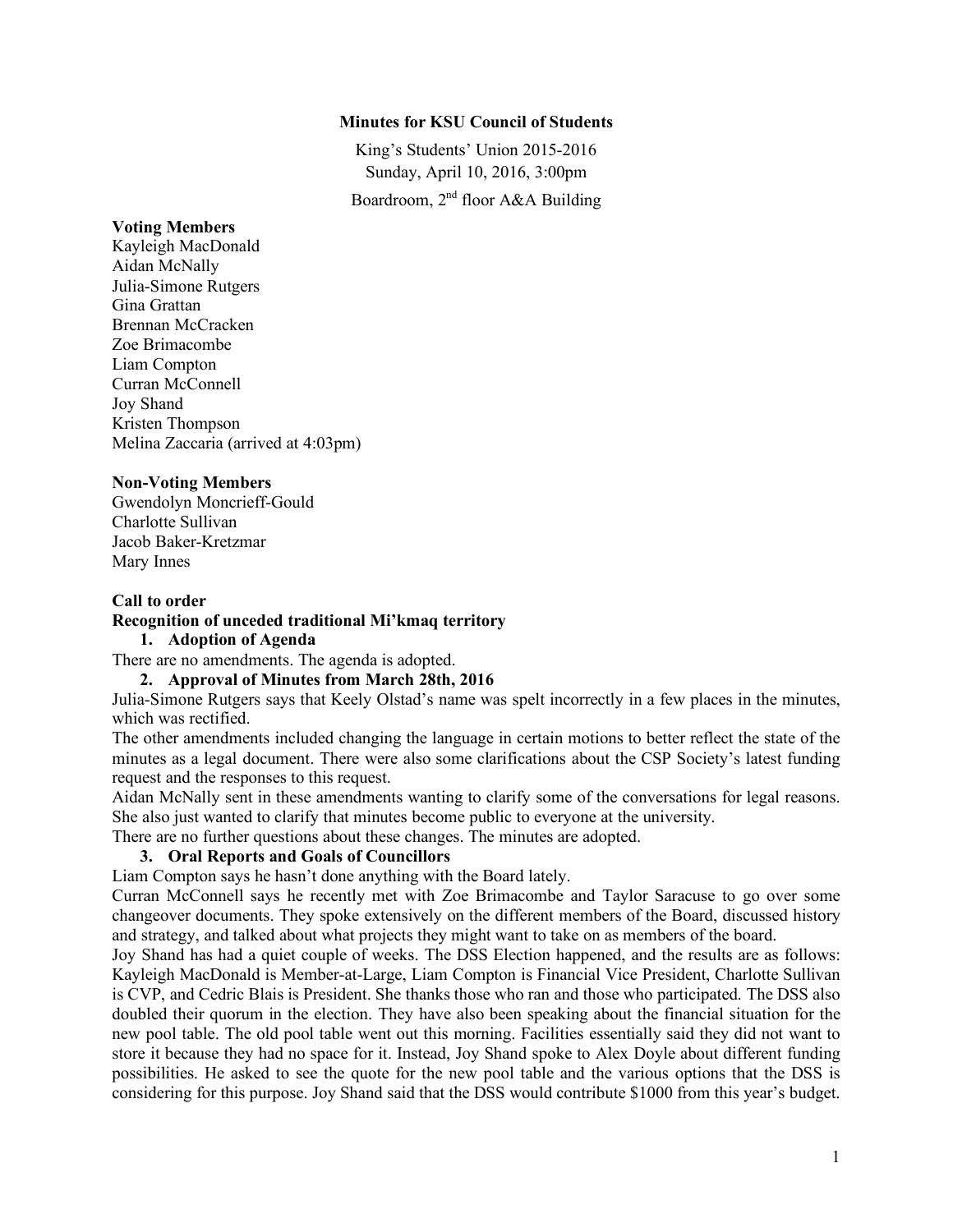Alex Doyle said he would find donors to fund the rest of it, which is great. The DSS will figure out a coownership agreement with the university going forward.

Kayleigh MacDonald says that the FYP Oral Study Snacks happened on April 6, and included two faculty members, Daniel Brandes and Kait Pinder. There were 20 to 25 first years in the Wilson Room. Everyone appeared to have their questions answered and it was a productive event.

Kristen Thompson just wants to mention that since it's the last Council of the year, she's been very happy to work with everyone and is excited about the things to come.

#### **4. Reports of the Executive Committee**

**4.1: Report of the President** 

There are no questions.

#### **4.2: Report of the Student Life Vice President**

There are no questions.

## **4.3: Report of the Financial Vice President**

There are no questions.

#### **4.4: Report of the External Vice President**

There are no questions.

#### **4.5: Report of the Communications Vice President**

Jacob Baker-Kretzmar asks about summer council meetings. He says that especially this year, with hiring the new Campaigns and Services Coordinator, the meetings will be pivotal. He wants to know how general members can participate, engage, and speak during those council meetings. Aidan McNally has met with Gwendolyn Moncrieff-Gould about this issue. We have had difficulty getting quorum in the past. Typically, these meetings will be teleconferences and the number can be advertised so that students can call in. She hopes that many Councillors will be in the city as well so that we can do more in-person presence in order to facilitate discourse on the upcoming action items. Summer council meetings have always posed a problem, but the current contract ends in July and all hiring must be approved by Council as a body.

#### **5. Action Items Special Resolutions**

5.1 BIRT Benn Van Ryn be impeached from his position as Residence Representative.

Gwendolyn Moncrieff-Gould says this is coming forward because Benn van Ryn has been absent from Council three times, and as per the bylaws, this means we must vote on his impeachment. Aidan McNally says that Benn van Ryn has a concussion, which has contributed to his lack of attendance at recent meetings. She recommends voting this down considering that there are only a couple Council meetings in the fall before a new representative is elected.

We move to the vote. The motion fails.

## **Funding Requests**

## 5.2 BIRT the HOST Society receive \$82 in non-contingent funding to purchase beer, wine, and snacks for a thesis completion party on April 14th.

*Moved by Zoë Brimacombe. Finance Committee recommends approval.*

Zoe Brimacombe says that the HOST Society is planning a celebration for the students who did a thesis this year. They want to get together in the Senior Common Room and think about 10-15 people will attend. The funding would cover drinks, wine, cheese, and crackers.

Mary Innes motivates for this. She says that the HOST Society really just wants to do one last event at the end of the year. Since relatively few people write a thesis in HOST, it's nice to celebrate that. We move to the vote. The motion passes.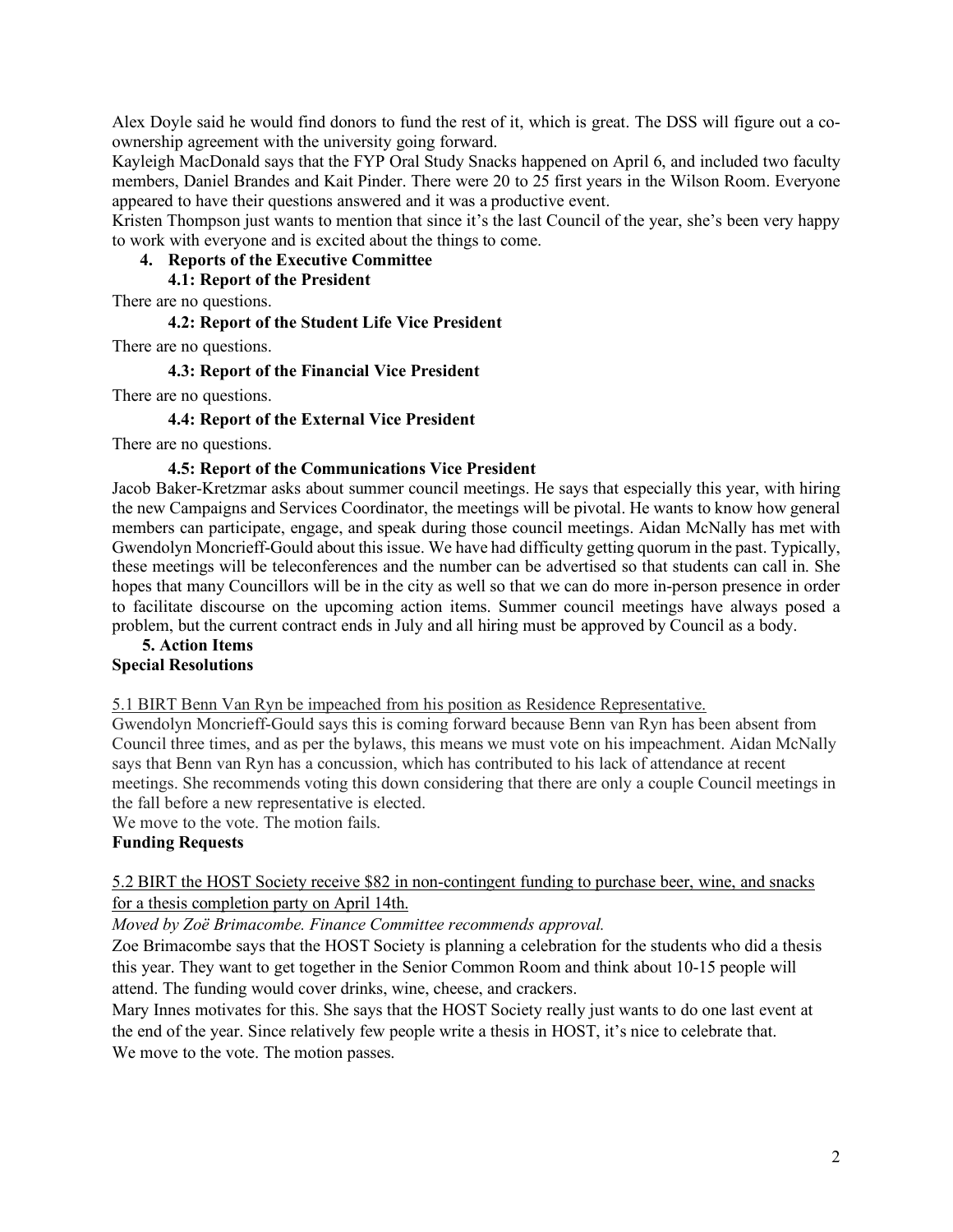## 5.3 BIRT SNARC receive \$300 in contingent funding to purchase misprinted copies of CANON at a discounted price.

#### *Moved by Zoë Brimacombe. Finance Committee recommends approval.*

Zoe Brimacombe says that SNARC had initially requested \$450 for their journal CANON. This included contingency costs, the actual printing, and the release party. SNARC only spent \$250 on printing in the end, but the journal was misprinted. Meg Shields explained this in an email to Zoe Brimacombe, stating that the front cover was slightly smeared. There are a ton of extra misprinted journals as a result. Etc. printing has offered to sell those misprinted journals (75 of them) for half price. The reason why SNARC only paid \$250 for printing the first time is because NSPIRG covered the rest of the cost originally. All of the journals were gone after the CANON launch party, so the reason that Zoe Brimacombe is moving \$300 is because there was \$100 not used in the original allocated amount. The cost to purchase the misprints would be \$370. They are also sending a copy of CANON to the Smithsonian. Some money was spent transporting the journal as well. Zoe Brimacombe thought \$300 would be an adequate amount and would give SNARC enough to both buy the extra journals and send a copy to the Smithsonian. Curran McConnell asks, in terms of having use for the journal, what buying 75 extra copies would mean. Zoe Brimacombe says that CANON is a popular journal and there would be ample uptake on purchasing the 75 misprinted copies. Jacob Baker-Kretzmar agrees, saying that even the people involved in CANON were only able to get one copy. They were also only able to give one copy to the Archives, and also would love to give copies to the CSP, EMSP, and FYP offices as well. Aidan McNally asks where the other copies of CANON will be held. Jacob Baker-Kretzmar says they can probably be stored in the KSU office. SNARC also knows a lot of people who want them already, so they will give some out to those people first and then advertise for the extras.

We move to the vote. The motion passes.

## 5.4 BIRT Alex Bryant receive a \$150 travel bursary to pay for transportation costs for the

## Historical Materialism conference in Toronto.

*Moved by Zoë Brimacombe. Finance Committee recommends amendment.*

Zoe Brimacombe received an email from Alex Bryant, who wants to go to an academic conference in Toronto from May 13th-15th. The cost for registration is \$35, and he will be taking a bus to Toronto from Waterloo, Ontario. He will be staying at a friend's house (thus eliminating accommodation costs) and using the TTC while in Toronto. This will come to about \$105, but there will likely be some unforeseen costs, as well as food costs. As a result, Finance Committee wants to amend the motion to include \$150. Zoe Brimacombe says that Finance Committee knows that this is a modest request, and given that they have some remaining travel bursaries, they would like to allocate this amount.

Aidan McNally says that usually, only the cost of travel gets considered in allocating travel bursaries. This amendment makes sense and also points to another reason why travel bursary allocation is complicated.

We vote on the amendment to the motion. The amendment passes.

Curran McConnell says that there was some sense that the travel bursaries should contribute in some way to the King's community. Aidan McNally says that as she explained in her report on travel bursaries, this was the initial purpose. The scope of what the bursaries has gone towards has changed. An academic conference does fall in line with the original purpose either way. There have also been fewer requests to attend academic conferences within the past few years.

We move to the vote. The motion passes.

## *Election of General Members to committees*

5.5 BIRT Kristen Thompson, Piper MacDougall, and Fadila Chater be elected to the Watch Board of Publishers as general members for the 2016/17 academic year. *Moved by Zoë Brimacombe.*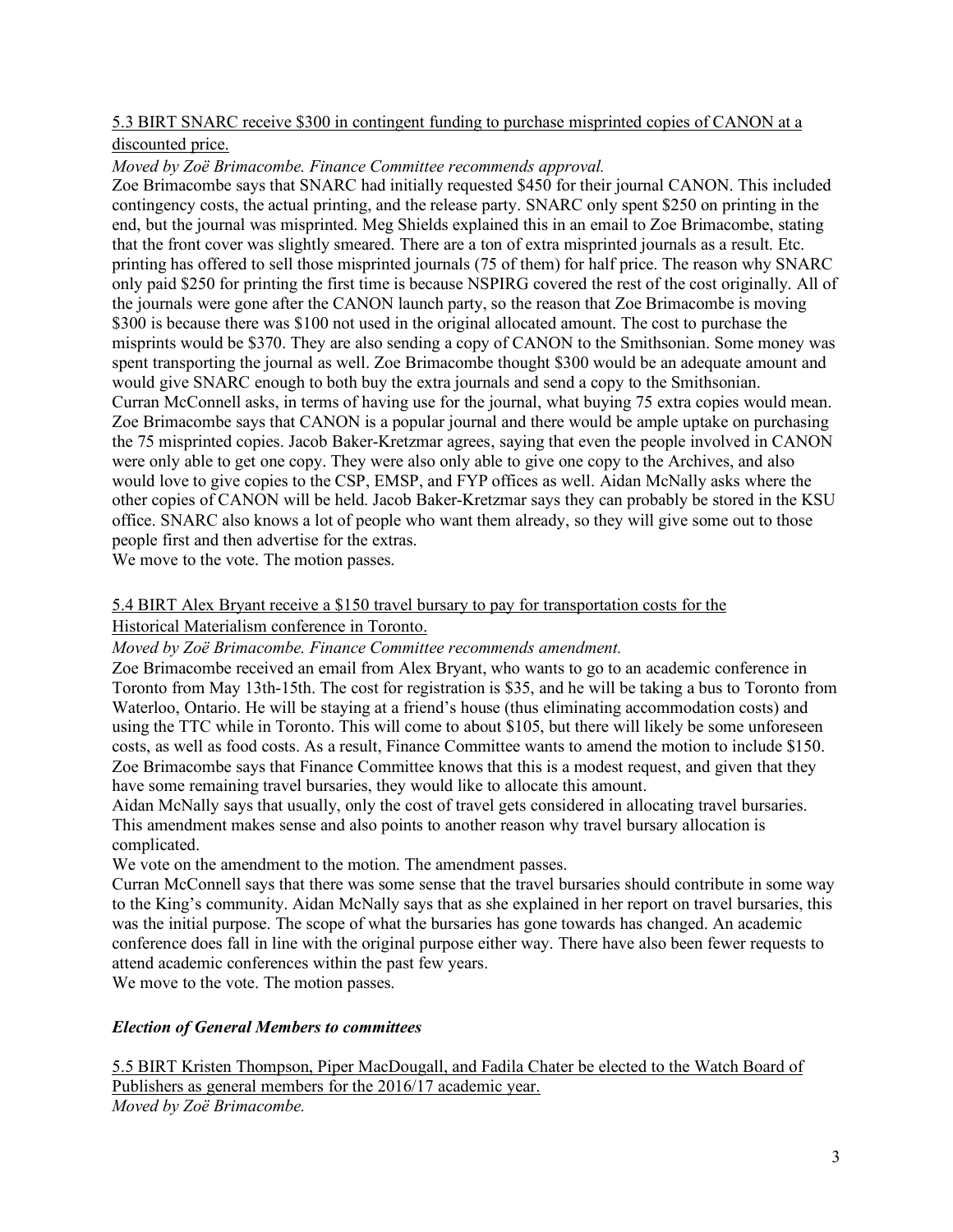Zoe Brimacombe says that the Board of Publishers meets a few times a semester to release the Watch levy and receive reports from the editor. They also deal with questions about the Watch at these meetings and make the decisions about the magazine itself. The Financial Vice President of the Union sits on it as well as three general members. The publisher of the Watch and the Chair of the KSU also sit on the Board.

Jacob Baker-Kretzmar asks who the publisher of the Watch currently is, considering their recent elections. Kristen Thompson says it's the Watch's past treasurer, John Sandham.

We move the floor to nominations.

Zoe Brimacombe nominates Fadila Chater.

Mary Innes self-nominates.

Zoe Brimacombe nominates Mikylah Gillis.

Kristen Thompson self-nominates.

Gina Grattan nominates Piper MacDougall.

We move to motivations. We have five names for three positions.

Zoe Brimacombe reached out to Fadila Chater about this committee. Fadila Chater is a second year student with a love for democracy. She knows that the Watch is a product of journalistic excellence. Zoe Brimacombe says that Fadila Chater is a very responsible person, and that she is a Journalism student who would love to get involved with the Union in some capacity.

Mary Innes says she's been involved with some publications this year, including the upcoming independent journal Fig Tree, for which she is an executive. She is involved with several societies on campus and wants to get involved with the Union as well.

Zoe Brimacombe says Mikylah Gillis is a second year student, majoring in English and minoring in CSP. In the future, she aims to work in the publishing world. She would love to get more involved in the King's community. She just sat on the O-week Coordinator Search Committee and would love to be involved with the Union through this position as well.

Kristen Thompson has been very involved with the Watch both as in her role as a councillor and in her life as a student. She wants the Journalism rep to be on this committee as well, thinking it's an important part of the representative's role. She also enjoys the people there and would love to help in making it better.

Gina Grattan says Piper MacDougall is a Journalism student finishing up her first year. She is a hard worker who loves the Watch. She wants to write more this upcoming year at both King's and Dalhousie. Gina Grattan says Piper MacDougall is awesome, dedicated, and personable. She is a great student and would be great in this position.

Kristen Thompson asks if she can vote for herself. Gwendolyn Moncrieff-Gould says yes.

We move to the vote. There is a three-way tie for second place. Kristen Thompson received the most votes, so her name will be inserted. Mikylah Gillis, having received the lowest amount of votes, will be struck from the list.

The vote is now between Piper MacDougall, Mary Innes, and Fadila Chater.

The blanks will be filled by Kristen Thompson, Piper MacDougall, and Fadila Chater.

We move to the vote on the motion. The motion passes.

#### 5.6 BIRT Liam Compton, Sadie Cunningham, and Mary Innes be elected to the Galley Board of Directors as general members for the 2016/17 academic year.

*Moved by Aidan McNally.*

Aidan McNally says that the Galley Board of Directors includes KSU executives and a few general members, and generally oversees budgets for the year while looking at upcoming projects for the Galley. This committee generally meets a few times a semester. Joy Shand asks if there is a staff representative on the committee. Aidan McNally says one of the Galley managers sits on the committee. We open nominations.

Liam Compton self-nominates.

Zoe Brimacombe nominates Sadie Cunningham.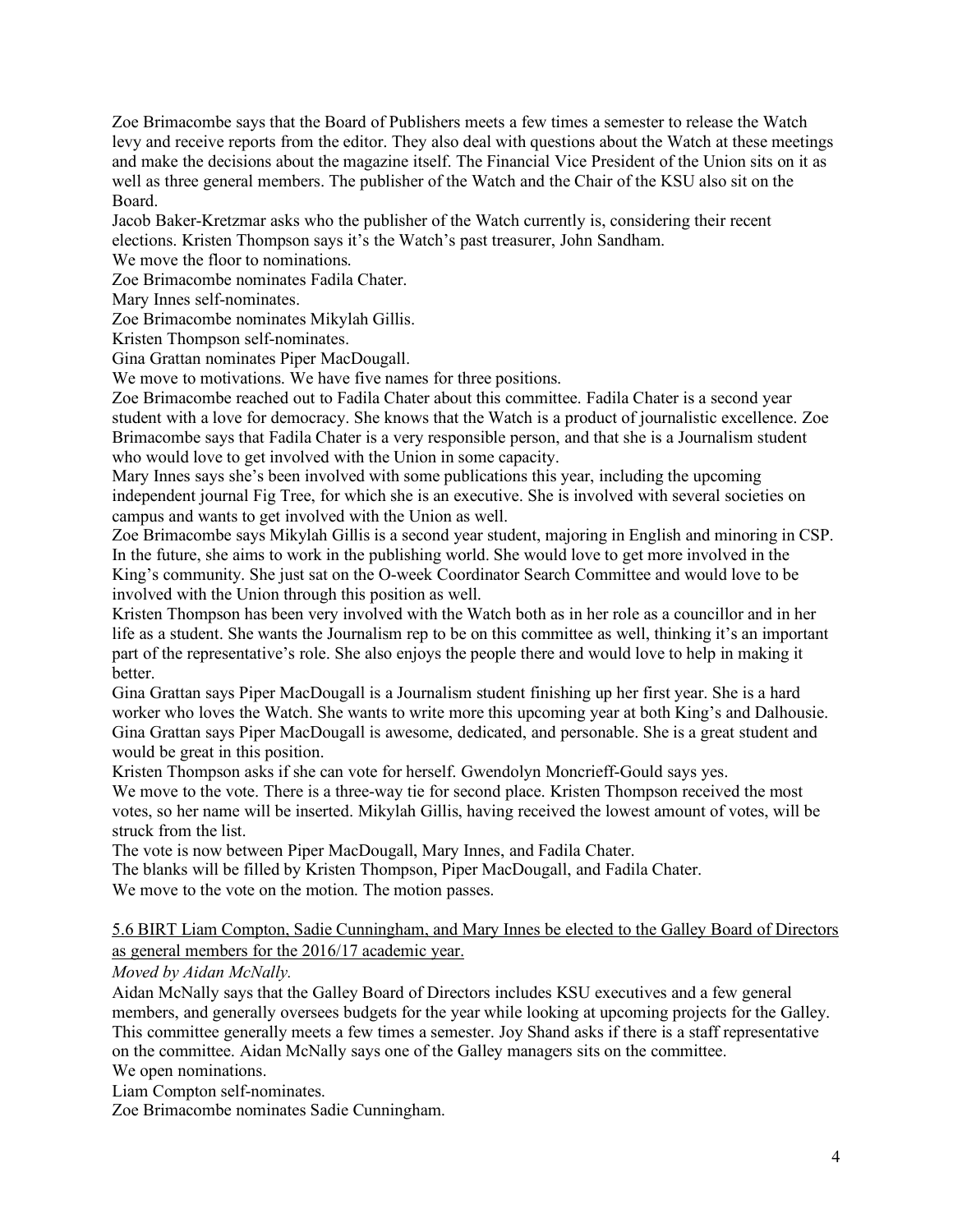Mary Innes self-nominates.

Julia-Simone Rutgers nominates Keely Olstad.

Liam Compton says that this position fits all of the areas he has been involved in. He will be on the Wardroom Board of Managers next year as a DSS rep. He has been involved with food services prior to arriving at King's. He also loves the Galley. He thinks that his Board experience as Board of Governors representative and his upcoming experience as Financial Vice President of the DSS next year, as well as his current involvement with the DSS, relates to and would be applicable to this position.

Zoe Brimacombe says Sadie Cunningham loves the Galley and loves that it fits everyone's different dietary needs, as well as providing local food. It creates jobs for students and isn't corporatized. She would love to get involved with this movement and keep it going on the King's campus.

Mary Innes has lots of experience running things at King's. She is the HOST member at large and has sat on some academic committees early in the year. She is involved in many different societies and thinks she would be great on the Galley team because she is so invested in the King's community.

Julia-Simone Rutgers says Keely Olstad has recently sat on the Chief Returning Officer Hiring Committee and really enjoyed it. She wants to get more involved with the Union in different ways. She thinks the Galley is integral to the school's functioning.

We move to the vote.

The blanks will be filled by Liam Compton, Sadie Cunningham, and Mary Innes. We vote on the motion. The motion passes.

### 5.7 BIRT Hannah MacDougall and Katie Buckley be elected to Staff Search and Review Committee for 2016

*Moved by Aidan McNally.*

Aidan McNally says that this committee will review staff positions like the Hospitalities Coordinator and the Services and Campaigns Coordinator, as well as hire the latter for the upcoming year. The people who have to sit on the committee must be in Halifax over the summer since this work will happen in May and June. Aidan McNally says this committee is also a big commitment.

We open nominations. Aidan McNally nominates Hannah MacDougall. She also nominates Katie Buckley.

We fill the blanks by unanimous consent.

Curran McConnell asks if this job requires people with different skill sets. Aidan McNally says few students have hiring experience, and therefore the Union mostly seeks people who are interested in the position and who have relevant King's experience/have previous involvement with the Union. Aidan McNally says there are no specific skill sets required other than enthusiasm and a good perspective as a general member.

We move to the vote. The motion passes.

## *Release of honoraria for Union Hired Positions*

#### 5.8 BIRT Brandy Whitford receive an honorarium of \$250 for her second term as Equity and

## Advocacy Officer.

*Moved by Gina Grattan.*

Gina Grattan says she just received Brandy Whitford's report. Her report mostly discusses the functionality of the position of Equity and Advocacy Officer. The events she planned for the semester were a film screening and workshop. The workshop, which was on mental health, went very well despite having a slightly lower turnout than she had hoped for. The elements of the position are changing. Going forward, she hopes a contract will come into play and that a changeover process occurs. She thinks it would be helpful to narrow down the scope of the position. Advocacy is an expansive topic that can therefore be quite vague. Gina Grattan also says that Brandy Whitford did a terrific job with the current position.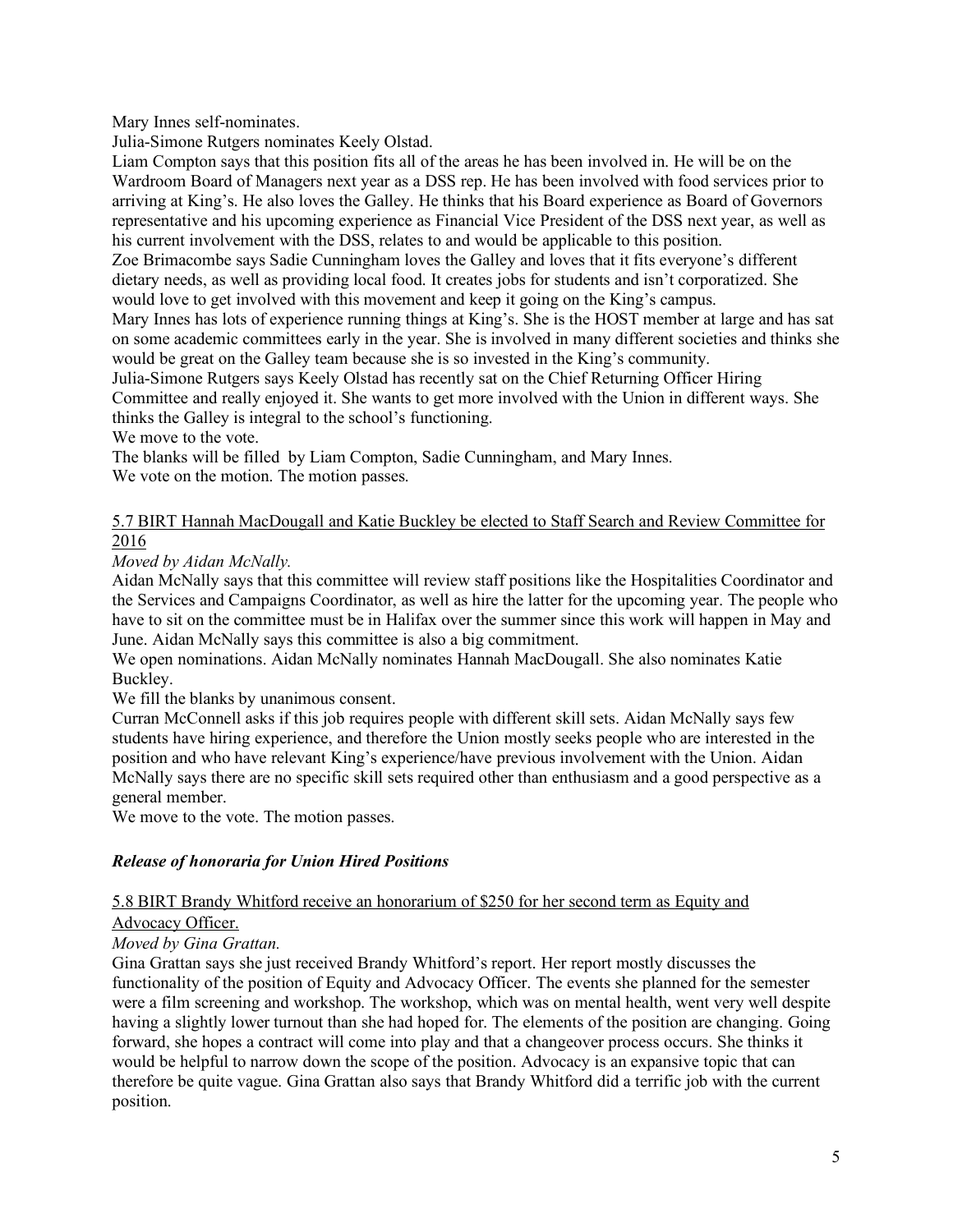We move to the vote. The motion passes.

#### 5.9 BIRT Alex Rose and Joe Fish each receive an honorarium of \$125 for their second terms as CUBE Coordinators.

### *Moved by Brennan McCracken.*

As per a request from Jacob Baker-Kretzmar, seconded by Liam Compton, we quickly recess to look up the amount for the CUBE honoraria in the bylaws.

We are back in order, and Brennan McCracken moves to amend the motion by striking out \$250 and inserting \$125.

We move to a vote on the amendment. The motion passes.

Brennan McCracken got the CUBE coordinators' report last night. It was informative and thoughtful. Alex Rose and Joseph Fish have been CUBE coordinators for two years and have done an excellent job. They also made great suggestions for what to look for in incoming coordinators. We move to a vote. The motion passes.

5.10 BIRT Matthew Green receive an honorarium of \$250 for his second term as Sustainability Officer. *Moved by Gina Grattan*

Gina Grattan says Matthew Green has had a very successful year in his position and also that he sent in some great recommendations for the position. He worked with other societies and the Galley this year. Gina Grattan has only good things to say about him.

We move to the vote. The motion passes.

# 5.11 BIRT Charlotte Sullivan receive an honorarium of \$250 for her second term as Scribe.

#### *Moved by Julia-Simone Rutgers.*

Julia-Simone Rutgers said Charlotte Sullivan sent in a report about her position as Scribe. She loved being Scribe and also touched on the question of what happened to the Fall GM minutes within that report. Those minutes are still missing. Charlotte Sullivan suggests that to prevent similar situations in the future, the Communications Vice President should discuss the scheduling of the GM with the Scribe to ensure the latter's attendance. The Scribe's contract was also discussed. Charlotte Sullivan and Julia-Simone Rutgers agreed to strike out having the Scribe report at the end of both semesters and instead just having the Scribe submit one report at the end of the year. Julia-Simone Rutgers says Charlotte Sullivan did a great job with the minutes this year.

We move to the vote. The motion passes.

## *Hiring of new members to Union Hired Positions*

5.12 BIRT Charlotte Sullivan be hired as the Chair for the 2016/17 academic year.

*Moved by Aidan McNally as recommended by Chair Search Committee.*

Aidan McNally says that the Chair Search Committee met on Friday and conducted interviews. They had a robust discussion about the Chair and what they wanted in a candidate. It was an efficient search committee. Unfortunately, Gwendolyn Moncrieff-Gould was unable to attend.

Aidan McNally motions to replace the blank with Charlotte Sullivan. She says that Charlotte Sullivan gave a great interview, and Aidan McNally is very excited for her to take on a different role within the KSU.

We move to the vote. The motion passes.

5.13 BIRT Margaret Dingwell be hired as the Scribe for the 2016/17 academic year. *Moved by Julia-Simone Rutgers as recommended by the Scribe Search Committee.*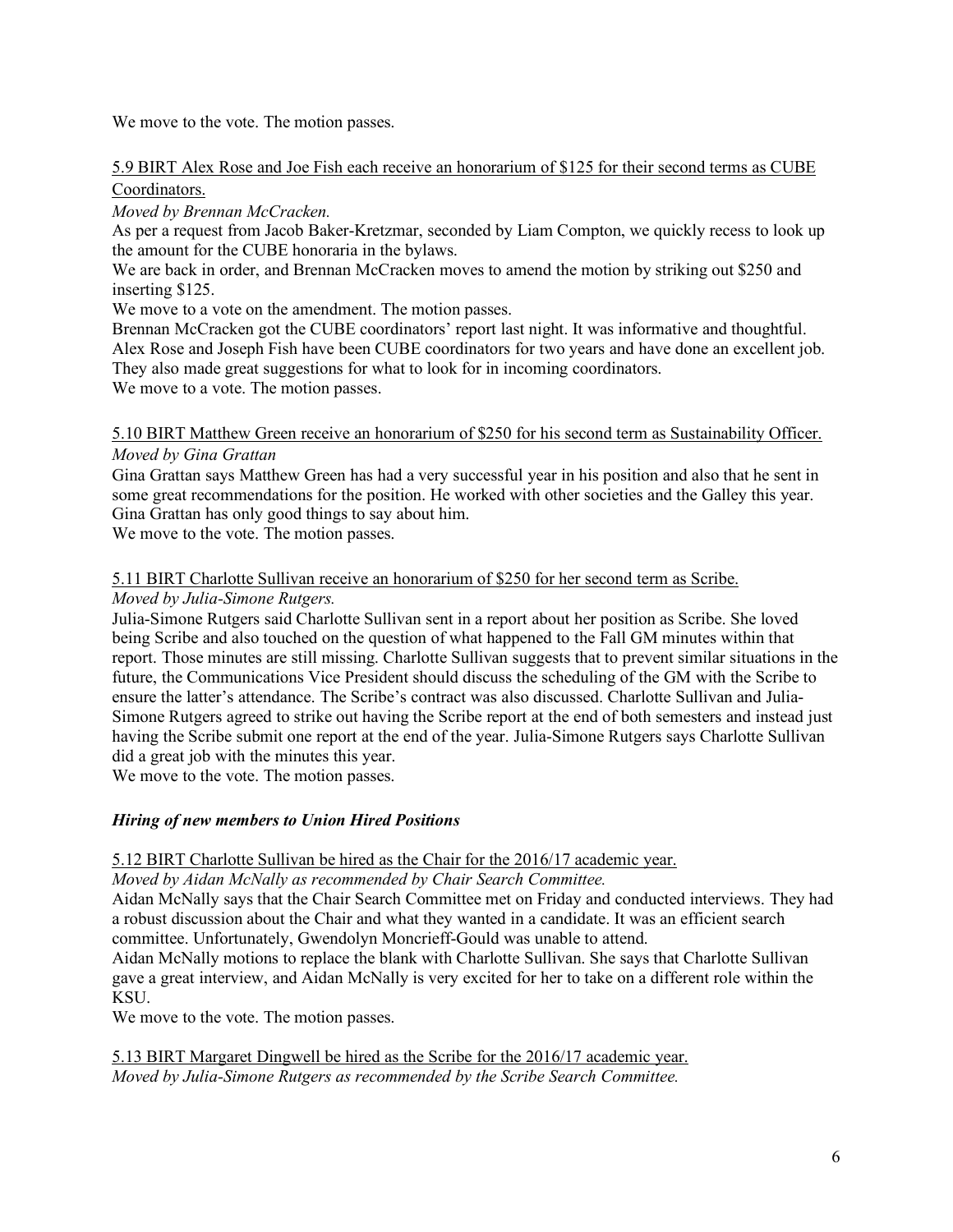The Scribe search committee met earlier this week to discuss the interview. The committee was a group of great people who had good discussions on the role of the Scribe. Julia-Simone Rutgers moves to fill the blank with Margaret Dingwell. She has a good typing speed and is a great individual. She will be attentive, organized, and committed.

We move to the vote. The motion passes.

#### 5.14 BIRT Itai Kuwodza and Simon Gillies be hired as CUBE Coordinators for the 2016/17 academic year.

*Moved by Brennan McCracken as recommended by CUBE Coordinator Search Committee* Brennan McCracken said the Search Committee met on Friday to conduct interviews. The process went very smoothly and they were especially impressed with the candidates who came forward. The candidates were enthusiastic about athletics and had good experience. The blanks will be filled with Itai Kuwodza and Simon Gillies.

Aidan McNally says she is very excited that a woman will be put forward as CUBE Coordinator and is excited to see what CUBE offers in the future. Brennan McCracken said Joe Fish and Alex Rose were very hopeful about someone who isn't a man being put forward. He also says that this means that CUBE will be a more inclusive space.

We move to the vote. The motion passes.

#### 5.15 BIRT Sam Cotton, Verity Thomson, and Jonathan Brown Gilbert be hired as Orientation Week Coordinators for the 2016/17 academic year.

*Moved by Aidan McNally as recommended by Orientation Week Coordinator Search Committee.* Aidan McNally is excited about this recommendation. We are one of the last student-run orientation years in Canada. She says the Search Committee met for 6.5 hours on Saturday and had great insight. She puts forward Sam Cotton, Verity Thomson, and Jonathan Brown Gilbert. All of these candidates had great and relevant experience. They will make a great team. Verity Thomson is currently in France, but they will be meeting shortly to hire frosh leaders.

Joy Shand asks when Verity Thomson is coming back. Aidan McNally says that she will be back in early May. There will be a combination of planning for schedules and individual work ethics.

Kristen Thompson says that Sam Cotton is going to Florence in May. Aidan McNally says that this is a slight conflict, but the committee decided that being in Halifax for at least July and August is a must. They can work within limitations beyond that. Last year, two of the coordinators didn't meet until July. Aidan McNally and Brennan McCracken will also help with this. We move to the vote. The motion passes.

## 5.16 BIRT Hannah MacDougall be hired as Chief Returning Officer for the 2016/17 academic year.

*Moved by Julia-Simone Rutgers, as recommended by Chief Returning Officer Search Committee.* Julia-Simone Rutgers said this was a great committee and they are putting forward Hannah MacDougall's name. Her interest in the election process and commitment to the school make her a great candidate. We move to the vote. The motion passes.

## **6. New Business**

Julia-Simone Rutgers says that the tentative date for summer council will be June 5th. Councillors who have not submitted their reports must do so this week. Jacob Baker-Kretzmar asks if we can strike something out of the minutes before the end of the meeting. Gwendolyn Moncrieff-Gould says any amendments must happen after the minutes are circulated.

Aidan McNally remarks that this is our last council meeting in a while, and she hopes that everyone has a restful summer.

## **7. Adjournment**